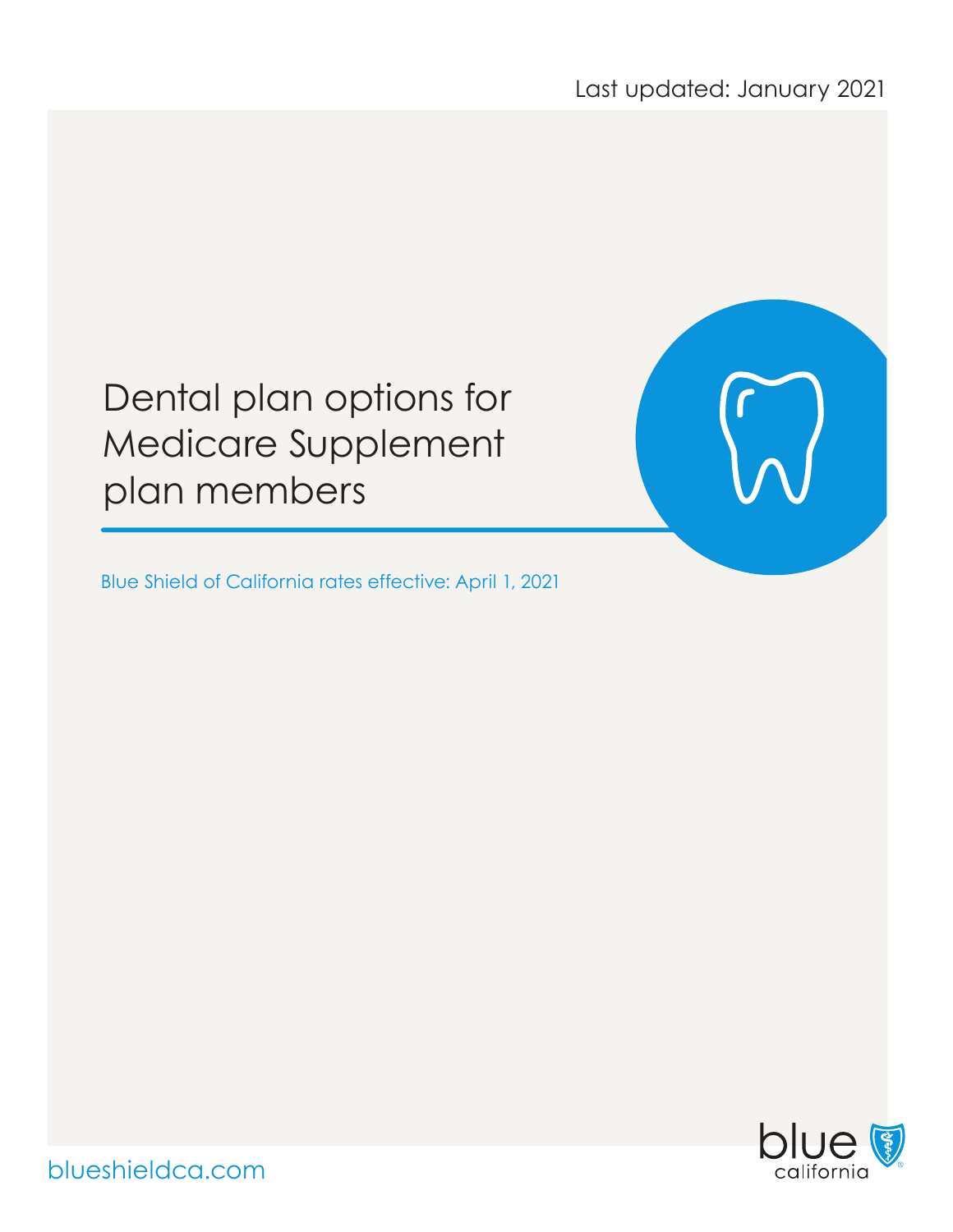### Something to smile about

### Make the choice, make it Blue Shield

Blue Shield offers two dental plans.

### Good reasons to enroll

#### **Dental plan advantages:**

- An extensive network of nearly 47,000 general and specialty care dentists in California, and nearly 350,000 nationwide1
- Three annual teeth cleanings, annual X-rays, and an oral cancer screening covered at 100% when using network providers
- No waiting period for dental checkups, cleanings, fillings, X-rays, or basic services<sup>2</sup>
- A wide range of major restorative dental services and procedures, including crowns, endodontics, periodontics, oral surgery, and prosthetics

#### **Adults age 60 and older have a greater risk of cavities.**

The average age of people diagnosed with mouth cancer is 62, according to the American Cancer Society. Because mouth cancer develops without causing pain, early detection is essential. **Our dental PPO plans cover 100% of the cost of an oral cancer screening.**<sup>3</sup>

### Get covered

With Blue Shield's dental plans, you have a choice of coverage that may fit your needs.

| <b>Monthly rates effective April 1, 2021:</b> |                        |                        |  |  |
|-----------------------------------------------|------------------------|------------------------|--|--|
|                                               | <b>Dental PPO 1500</b> | <b>Dental PPO 1000</b> |  |  |
| <b>Individual</b>                             | \$49.80                | \$32.10                |  |  |

### Did you know?

You may be surprised to learn that more than 90% of all common diseases have oral symptoms.4

Whether you need treatment or just want preventive care, it's never too late to get on track and choose Blue Shield dental coverage to help maintain your overall health.

As we get older and take more medications, we can sometimes forget what those medications are. Something as simple as aspirin – a blood thinner – can end up causing bleeding during and after a dental procedure. **Make sure your dentist has your full medical history and list of medications.**

mm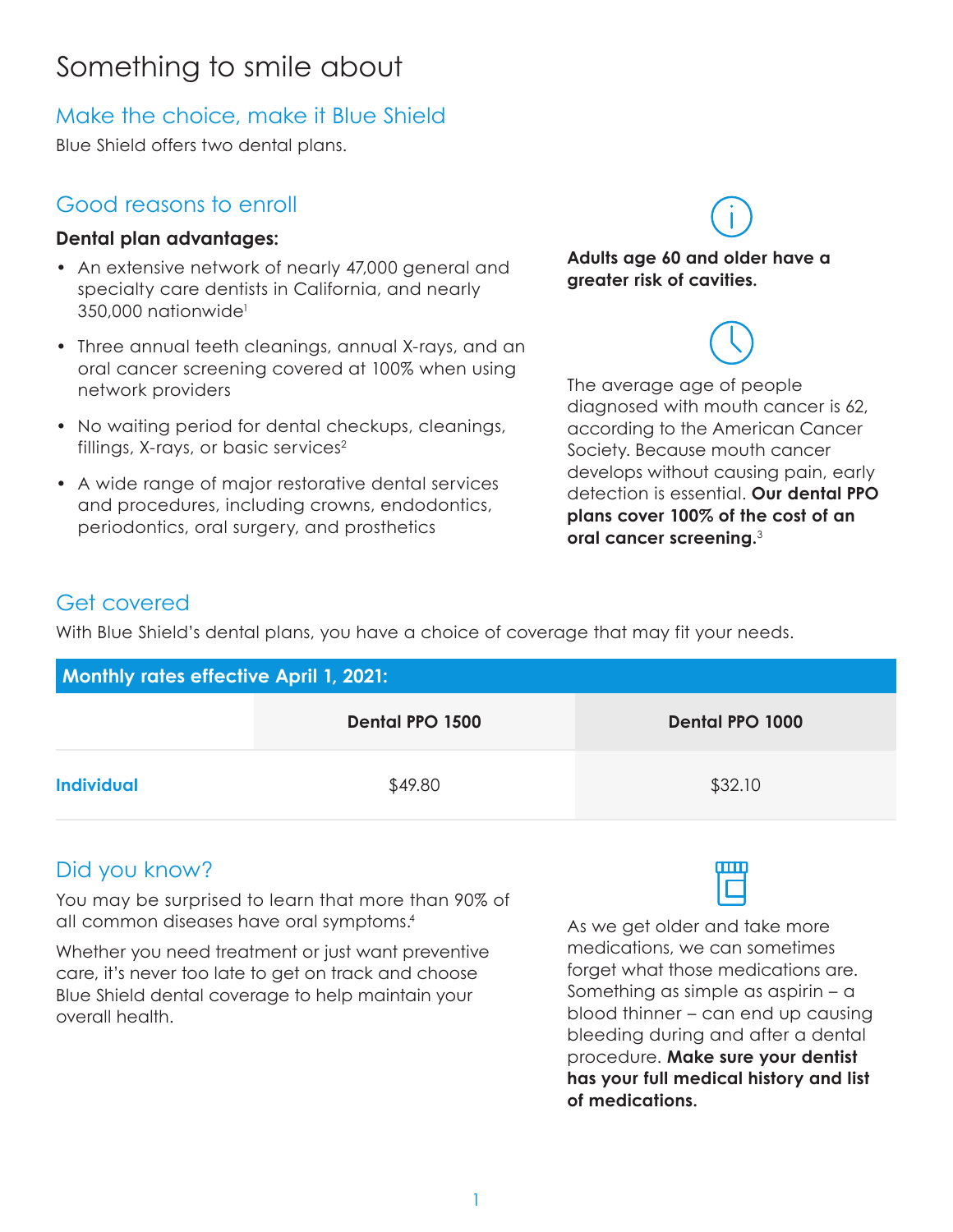### Choose from two dental plans

With a Blue Shield dental plan, you'll have the freedom to choose any provider you want, but you will save more when you choose a provider in your plan's network. For more details, please refer to the following dental plan charts.

### Dental PPO highlights matrix

The following information is intended to help you compare coverage benefits, and is a summary only. You should consult the *Dental PPO 1000 and Dental PPO 1500 Evidence of Coverage* and *Health Service Agreement* for a detailed description of coverage benefits and limitations.

#### **Dental PPO highlights**

|                                                                                                                                                                                                                                                                                  |                                | <b>DPPO 1500</b>                                                             |                                | <b>DPPO 1000</b>                                                             |
|----------------------------------------------------------------------------------------------------------------------------------------------------------------------------------------------------------------------------------------------------------------------------------|--------------------------------|------------------------------------------------------------------------------|--------------------------------|------------------------------------------------------------------------------|
| <b>Calendar-year deductible</b><br>(per member)                                                                                                                                                                                                                                  |                                | \$50/person                                                                  | \$75/person                    |                                                                              |
| <b>Calendar-year maximum</b>                                                                                                                                                                                                                                                     |                                | \$1,500<br>(\$1,000 may be used for<br>non-network dentist) <sup>5</sup>     |                                | \$1,000<br>(\$750 may be used for<br>non-network dentist) <sup>5</sup>       |
| <b>Service</b>                                                                                                                                                                                                                                                                   | <b>With network</b><br>dentist | With non-<br>network<br>dentist, <sup>6</sup><br><b>Blue Shield</b><br>pays: | <b>With network</b><br>dentist | With non-<br>network<br>dentist, <sup>6</sup><br><b>Blue Shield</b><br>pays: |
| <b>Diagnostic and preventive care</b><br>(not subject to plan deductibles<br>with network dentists; includes<br>routine oral exams, X-rays, and<br>three annual cleanings)                                                                                                       | 100%                           | 80%                                                                          | 100%                           | 50%                                                                          |
| <b>Basic services</b><br>(includes an oral cancer<br>screening, anesthesia,<br>palliative treatment, and<br>restorative dentistry)                                                                                                                                               | 80%                            | 70%                                                                          | 50%                            | 50%                                                                          |
| Major services <sup>2</sup> 12-month<br>waiting period for DPPO 1500<br>and 6-month waiting period<br>for DPPO 1000 (includes<br>crown buildups, endodontics,<br>periodontics, oral surgery,<br>crowns, prosthetics, inlays,<br>onlays, jacket, posts and cores,<br>and veneers) | 50%                            | 50%                                                                          | 50%                            | 50%                                                                          |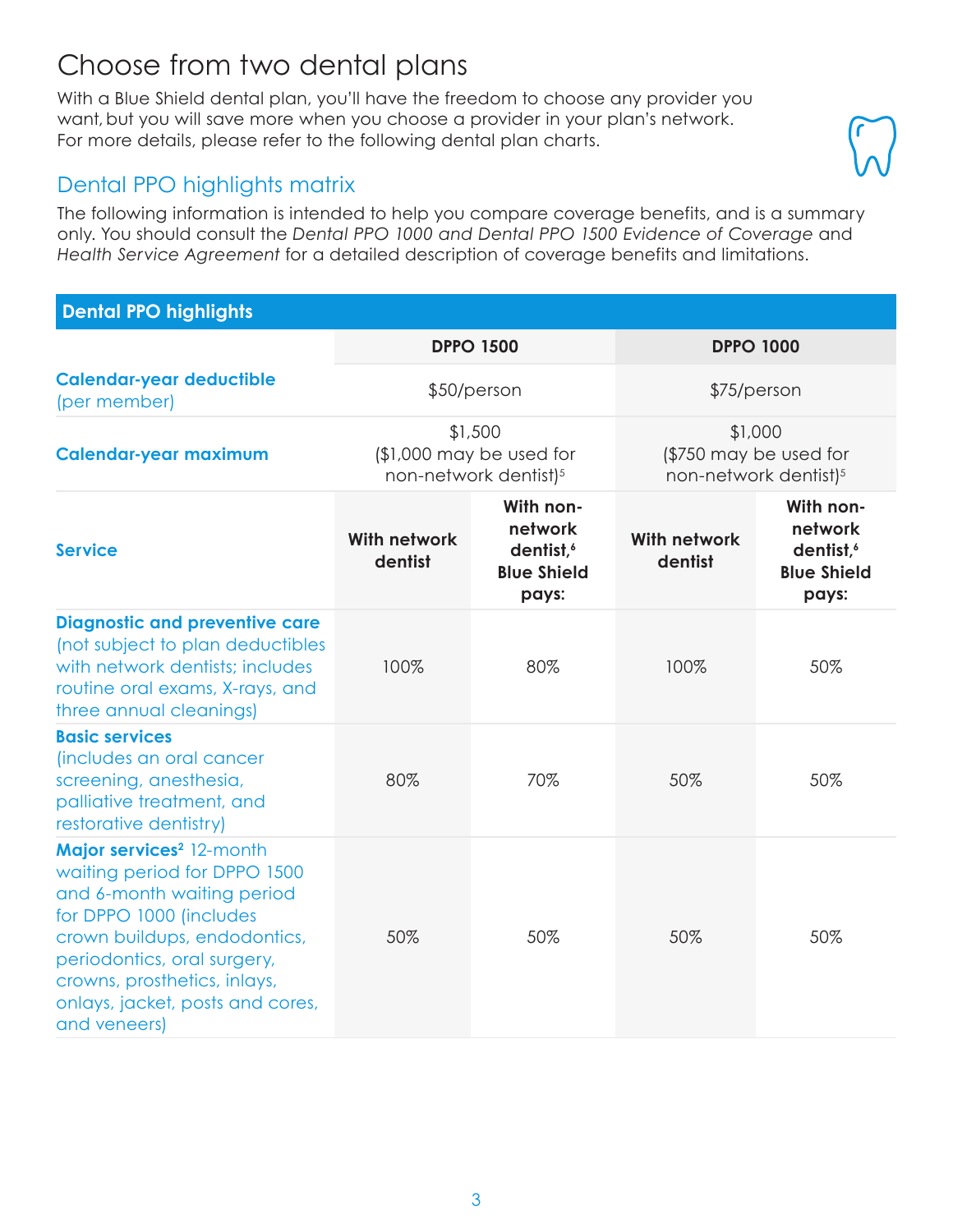### Household Savings Program

If you are enrolled in a Medicare Supplement plan with household savings, you may enjoy the convenience of a single bill for you and your other household member. Keep the same convenience when you choose your dental plan by matching your dental plan enrollment with your Medicare Supplement plan enrollment. You and your other household member need to select and enroll in the same dental plan.\*

### Become a member today!

If you are applying to become a Medicare Supplement plan member, you can sign up for a Blue Shield dental plan at the same time by selecting a plan on the Medicare Supplement plan application. If you're already a Blue Shield Medicare Supplement plan subscriber or if you are only interested in our dental plans, please fill out a separate application.

If you have questions, contact your Blue Shield agent today or call toll-free **(877) 890-7587** (TTY: **711**), 9 a.m. to 4:30 p.m., 8 a.m. to 6 p.m. weekdays, excluding holidays.

To find a dentist, or to see if your dentist is in our network, visit **blueshieldca.com** and click *Find a Doctor*. Or, for a list of dentists, call **(888) 679-8928**.



**Implants, crowns, and dentures can make dental care for seniors costly.** Start planning for dental care before retirement and take care of your teeth.

\* Savings due to increased efficiencies from administering Medicare Supplement plans under this program/service are passed along to the subscriber. Households Savings Program does not apply to Plan N.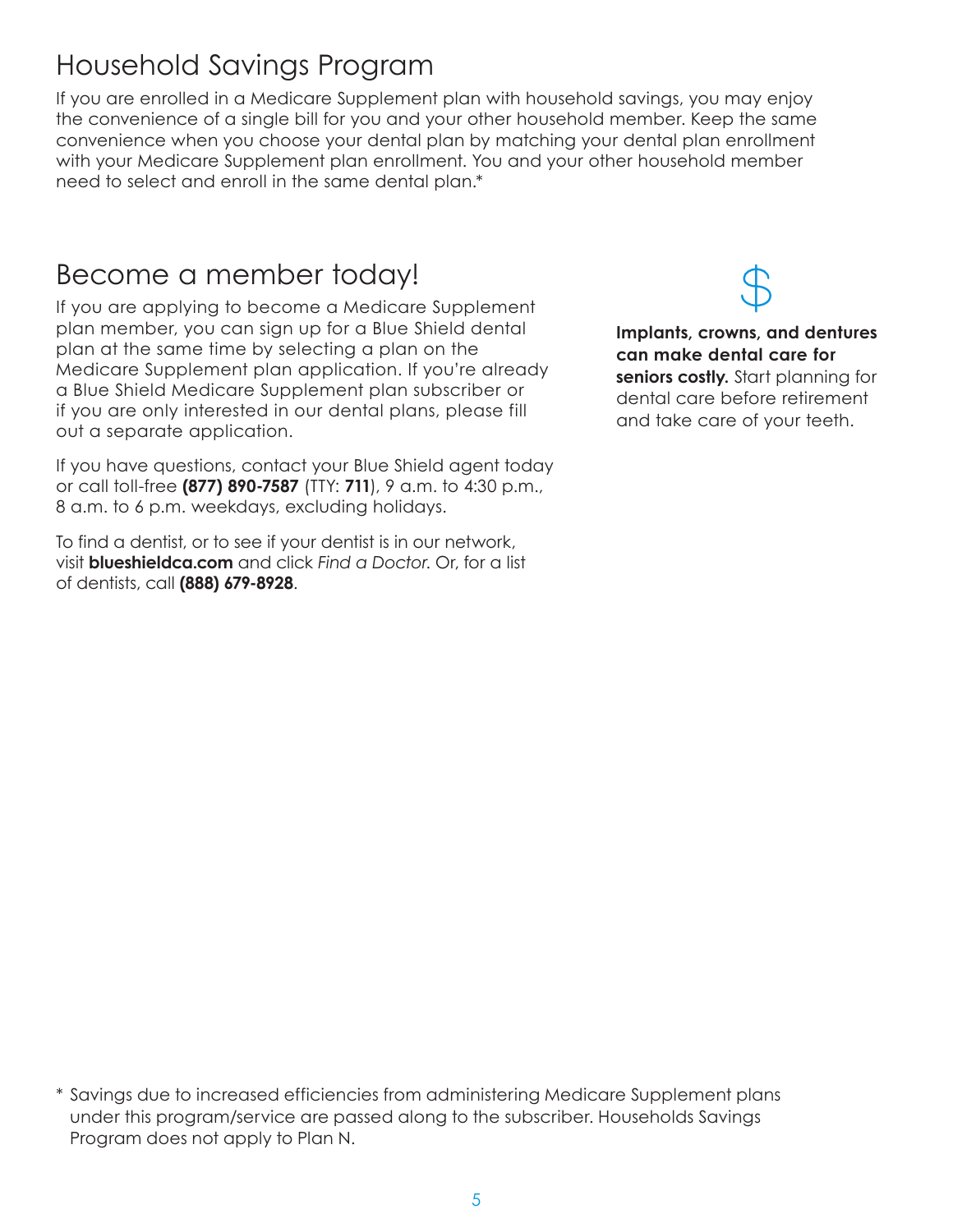## **Endnotes**

- 1 Dental providers in and out of California are available through a contracted dental plan administrator.
- 2 Dental PPO 1500 plan members have a 12-month waiting period, and Dental PPO 1000 dental plan members have a 6-month waiting period for major restorative services and procedures (such as crowns, endodontics, periodontics, oral surgery, and removable or fixed prosthetics). The waiting period may be waived with proof of prior comprehensive coverage.
- 3 "Oral Cancer Screening", https://www.mayoclinic.org/tests-procedures/oral-cancer-screening/ about/pac-20394802, Mayo Clinic, 2020
- 4 "Oral Health Conditions", https://www.cdc.gov/oralhealth/conditions/index.html , CDC, 2020
- 5 Each calendar year, the member is responsible for all charges incurred after the plan has paid these amounts for covered dental services.
- 6 The coinsurance percentage indicated is a percentage of allowed amounts that we pay to providers. Non-network providers can charge more than our allowable amount. When members use non-network providers, they must pay the applicable copayment/coinsurance plus any amount that exceeds our allowable amount. Charges in excess of the allowable amount do not count toward the calendar-year deductible or copayment maximum.

Pending regulatory approval.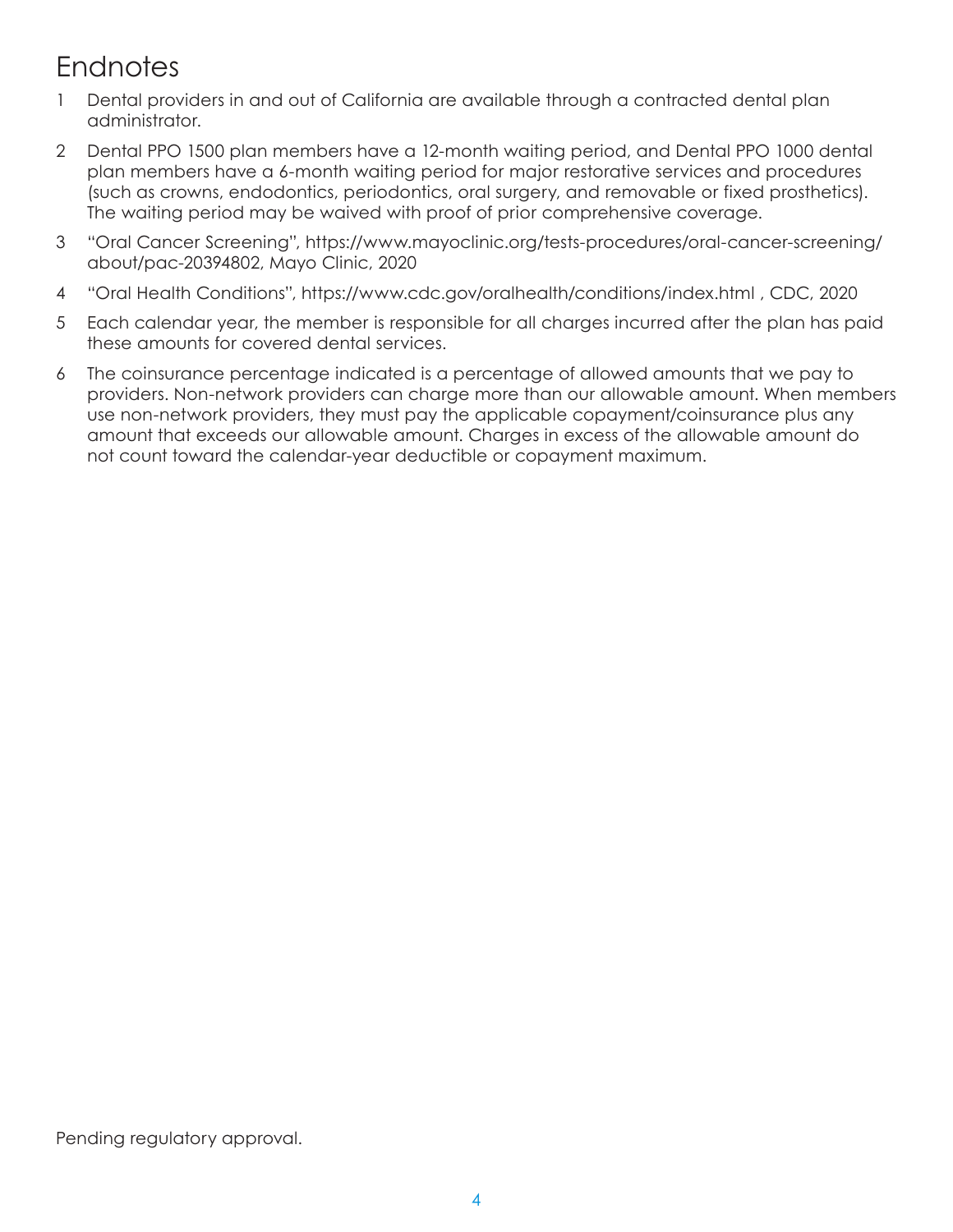To find a dentist, or to see if your dentist is in our network, visit **blueshieldca.com** and click on *Find a Doctor*. For a list of dentists, call **(888) 679-8928**.

Blue Shield of California is an independent member of the Blue Shield Association A17740 (1/21)



blueshieldca.com